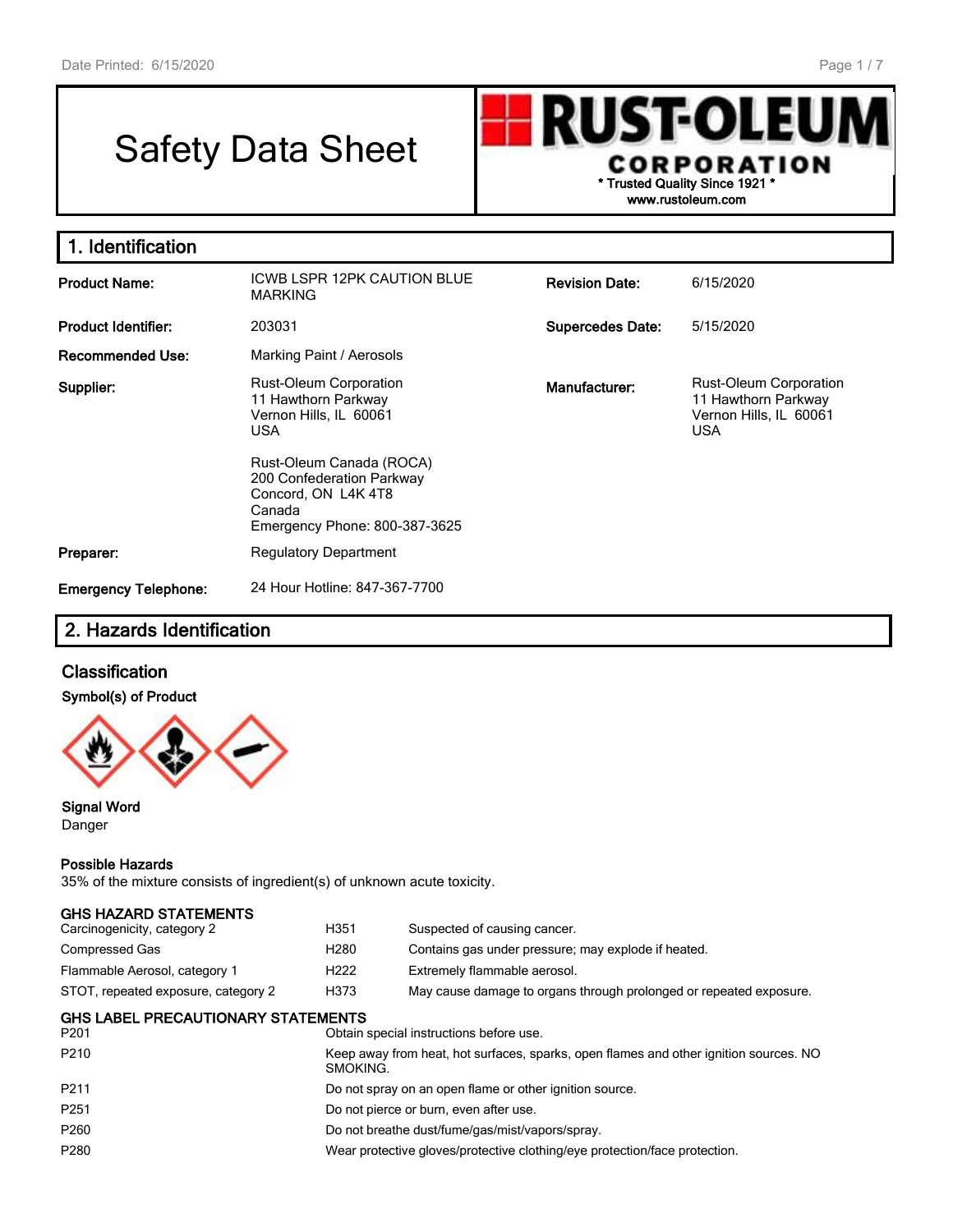| P308+P313 | IF exposed or concerned: Get medical advice/attention.                                     |
|-----------|--------------------------------------------------------------------------------------------|
| P314      | Get medical advice/attention if you feel unwell.                                           |
| P405      | Store locked up.                                                                           |
| P410+P403 | Protect from sunlight. Store in a well-ventilated place.                                   |
| P410+P412 | Protect from sunlight. Do not expose to temperatures exceeding 50°C / 122°F.               |
| P501      | Dispose of contents/container in accordance with local, regional and national regulations. |

# 3. Composition / Information on Ingredients

#### HAZARDOUS SUBSTANCES

| <b>Chemical Name</b>                   | CAS-No.    | <u>Wt.%</u> | <b>GHS Symbols</b>    | <b>GHS Statements</b>         |
|----------------------------------------|------------|-------------|-----------------------|-------------------------------|
| Propane                                | 74-98-6    | 16          | GHS04                 | H <sub>280</sub>              |
| Naphtha, Petroleum, Hydrotreated Light | 64742-49-0 | 10          | GHS08                 | H304                          |
| n-Butane                               | 106-97-8   | 7.7         | GHS04                 | H280                          |
| Titanium Dioxide                       | 13463-67-7 | 5.9         | Not Available         | Not Available                 |
| Xylenes (o-, m-, p- Isomers)           | 1330-20-7  | 4.1         | GHS02-GHS07           | H226-315-319-332              |
| n-Butyl Acetate                        | 123-86-4   | 4.0         | GHS02-GHS07           | H <sub>226</sub> -336         |
| Hydrous Magnesium Silicate             | 14807-96-6 | 2.7         | Not Available         | Not Available                 |
| Ethylbenzene                           | 100-41-4   | 1.0         | GHS02-GHS07-<br>GHS08 | H225-304-332-351-373          |
| Octane                                 | 111-65-9   | 0.6         | GHS02-GHS07-<br>GHS08 | H <sub>225</sub> -304-315-336 |
| Crystalline Silica / Quartz            | 14808-60-7 | 0.1         | Not Available         | Not Available                 |

# 4. First-Aid Measures

FIRST AID - EYE CONTACT: Immediately flush eyes with plenty of water for at least 15 minutes holding eyelids open. Get medical attention. Do NOT allow rubbing of eyes or keeping eyes closed.

FIRST AID - SKIN CONTACT: Wash skin with soap and water. Remove contaminated clothing. Get medical attention if irritation develops or persists.

FIRST AID - INHALATION: Remove to fresh air. If not breathing, give artificial respiration. If breathing is difficult, give oxygen. Get immediate medical attention. Do NOT use mouth-to-mouth resuscitation. If you experience difficulty in breathing, leave the area to obtain fresh air. If continued difficulty is experienced, get medical assistance immediately.

FIRST AID - INGESTION: Aspiration hazard: Do not induce vomiting or give anything by mouth because this material can enter the lungs and cause severe lung damage. Get immediate medical attention. If swallowed, get medical attention.

# 5. Fire-Fighting Measures

EXTINGUISHING MEDIA: Alcohol Film Forming Foam, Carbon Dioxide, Dry Chemical, Dry Sand, Water Fog

UNUSUAL FIRE AND EXPLOSION HAZARDS: FLASH POINT IS LESS THAN 20°F. EXTREMELY FLAMMABLE LIQUID AND VAPOR!Water spray may be ineffective. Closed containers may explode when exposed to extreme heat due to buildup of steam. Closed containers may explode when exposed to extreme heat. Vapors may form explosive mixtures with air. Vapors can travel to a source of ignition and flash back. Isolate from heat, electrical equipment, sparks and open flame. Perforation of the pressurized container may cause bursting of the can.

SPECIAL FIREFIGHTING PROCEDURES: Water may be used to cool closed containers to prevent pressure buildup and possible autoignition or explosion. Full protective equipment including self-contained breathing apparatus should be used. Evacuate area and fight fire from a safe distance. Use water spray to keep fire-exposed containers cool. Containers may explode when heated.

Special Fire and Explosion Hazard (Combustible Dust): No Information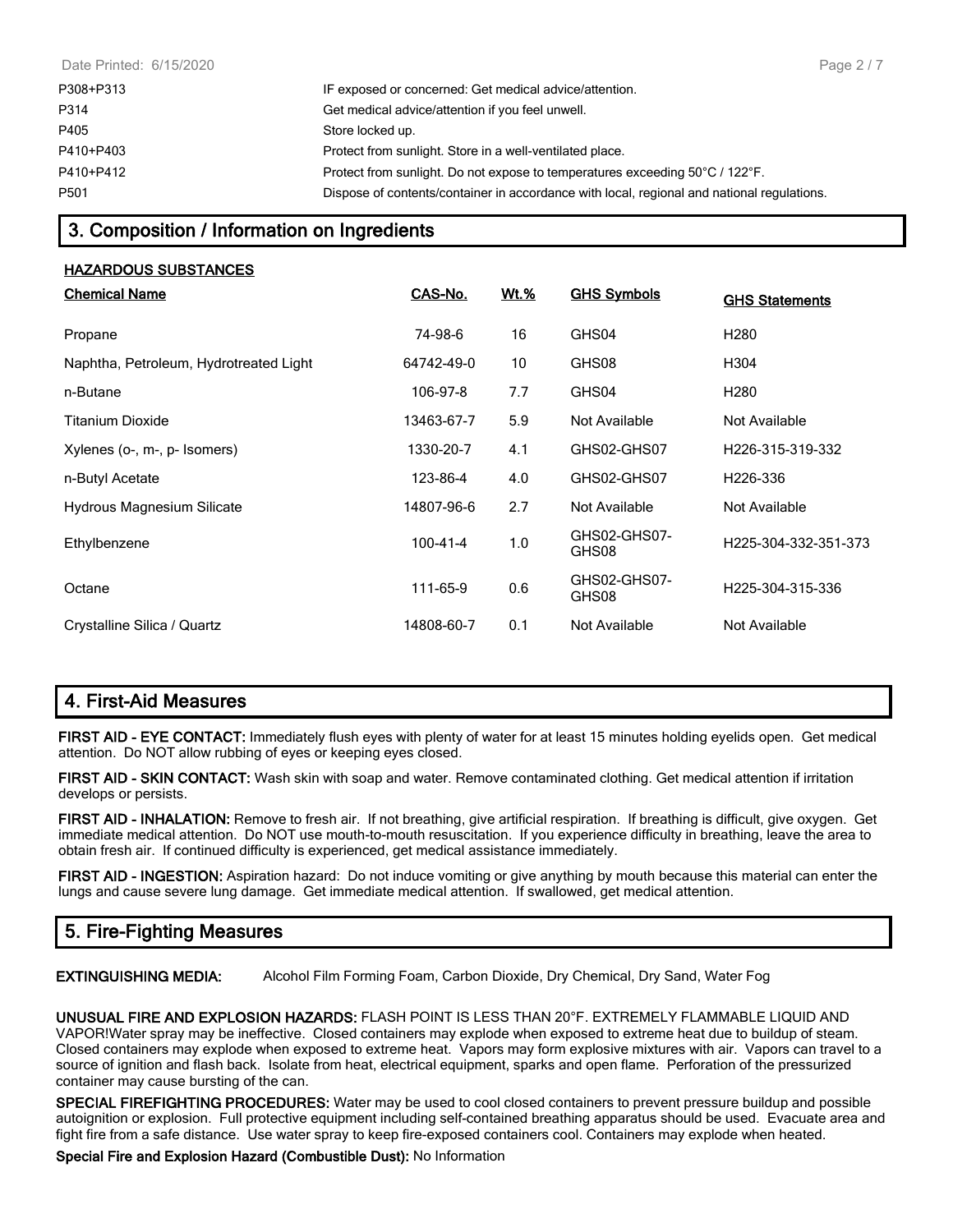# 6. Accidental Release Measures

STEPS TO BE TAKEN IF MATERIAL IS RELEASED OR SPILLED: Contain spilled liquid with sand or earth. DO NOT use combustible materials such as sawdust. Isolate the hazard area and deny entry to unnecessary and unprotected personnel. Remove all sources of ignition, ventilate area and remove with inert absorbent and non-sparking tools. Dispose of according to local, state (provincial) and federal regulations. Do not incinerate closed containers. Ventilate area, isolate spilled material, and remove with inert absorbent. Dispose of contaminated absorbent, container, and unused contents in accordance with local, state, and federal regulations.

# 7. Handling and Storage

HANDLING: Wash thoroughly after handling. Wash hands before eating. Remove contaminated clothing and launder before reuse. Use only in a well-ventilated area. Use only with adequate ventilation. Follow all SDS and label precautions even after container is emptied because it may retain product residues. Avoid breathing fumes, vapors, or mist. Avoid contact with eyes, skin and clothing. STORAGE: Keep containers tightly closed. Isolate from heat, electrical equipment, sparks and open flame. Contents under pressure. Do not store above 120 ° F. Store large quantities in buildings designed and protected for storage of flammable aerosols. Keep away from heat, sparks, flame and sources of ignition. Contents under pressure. Do not expose to heat or store above 120 ° F. Avoid excess heat. Product should be stored in tightly sealed containers and protected from heat, moisture, and foreign materials. Advice on Safe Handling of Combustible Dust: No Information

| <b>Chemical Name</b>                             | CAS-No.    | Weight %<br>Less Than | <b>ACGIH TLV-</b><br>TWA | <b>ACGIH TLV-</b><br><b>STEL</b> | <b>OSHA PEL-TWA</b> | <b>OSHA PEL-</b><br><b>CEILING</b> |  |
|--------------------------------------------------|------------|-----------------------|--------------------------|----------------------------------|---------------------|------------------------------------|--|
| Propane                                          | 74-98-6    | 20.0                  | N.E.                     | N.E.                             | $1000$ ppm          | N.E.                               |  |
| Naphtha, Petroleum,<br><b>Hydrotreated Light</b> | 64742-49-0 | 15.0                  | N.E.                     | N.E.                             | N.E.                | N.E.                               |  |
| n-Butane                                         | 106-97-8   | 10.0                  | N.E.                     | $1000$ ppm                       | N.E.                | N.E.                               |  |
| <b>Titanium Dioxide</b>                          | 13463-67-7 | 10.0                  | $10 \text{ mg/m}$        | N.E.                             | $15 \text{ mg/m}$   | N.E.                               |  |
| Xylenes (o-, m-, p- Isomers)                     | 1330-20-7  | 5.0                   | $100$ ppm                | $150$ ppm                        | $100$ ppm           | N.E.                               |  |
| n-Butyl Acetate                                  | 123-86-4   | 5.0                   | 50 ppm                   | 150 ppm                          | $150$ ppm           | N.E.                               |  |
| Hydrous Magnesium Silicate                       | 14807-96-6 | 5.0                   | $2 \text{ mg/m}$         | N.E.                             | N.E.                | N.E.                               |  |
| Ethylbenzene                                     | 100-41-4   | 5.0                   | 20 ppm                   | N.E.                             | $100$ ppm           | N.E.                               |  |
| . Octane                                         | 111-65-9   | 1.0                   | $300$ ppm                | N.E.                             | 500 ppm             | N.E.                               |  |
| Crystalline Silica / Quartz                      | 14808-60-7 | 1.0                   | $0.025$ mg/m $3$         | N.E.                             | $50 \mu q/m3$       | N.E.                               |  |

# 8. Exposure Controls / Personal Protection

## PERSONAL PROTECTION

ENGINEERING CONTROLS: Use process enclosures, local exhaust ventilation, or other engineering controls to control airborne levels below recommended exposure limits. Use explosion-proof ventilation equipment. Provide general dilution of local exhaust ventilation in volume and pattern to keep TLV of hazardous ingredients below acceptable limits. Prevent build-up of vapors by opening all doors and windows to achieve cross-ventilation.

RESPIRATORY PROTECTION: A respiratory protection program that meets OSHA 1910.134 and ANSI Z88.2 requirements must be followed whenever workplace conditions warrant a respirator's use. A NIOSH/MSHA approved air purifying respirator with organic vapor cartridge or canister may be permissible under certain circumstances where airborne concentrations are expected to exceed exposure limits.

SKIN PROTECTION: Use impervious gloves to prevent skin contact and absorption of this material through the skin.

EYE PROTECTION: Use safety eyewear designed to protect against splash of liquids.

OTHER PROTECTIVE EQUIPMENT: Refer to safety supervisor or industrial hygienist for further guidance regarding types of personal protective equipment and their applications. Refer to safety supervisor or industrial hygienist for further information regarding personal protective equipment and its application.

HYGIENIC PRACTICES: Wash thoroughly with soap and water before eating, drinking or smoking. Remove contaminated clothing immediately and launder before reuse.

Engineering Measures for Combustible Dust: No Information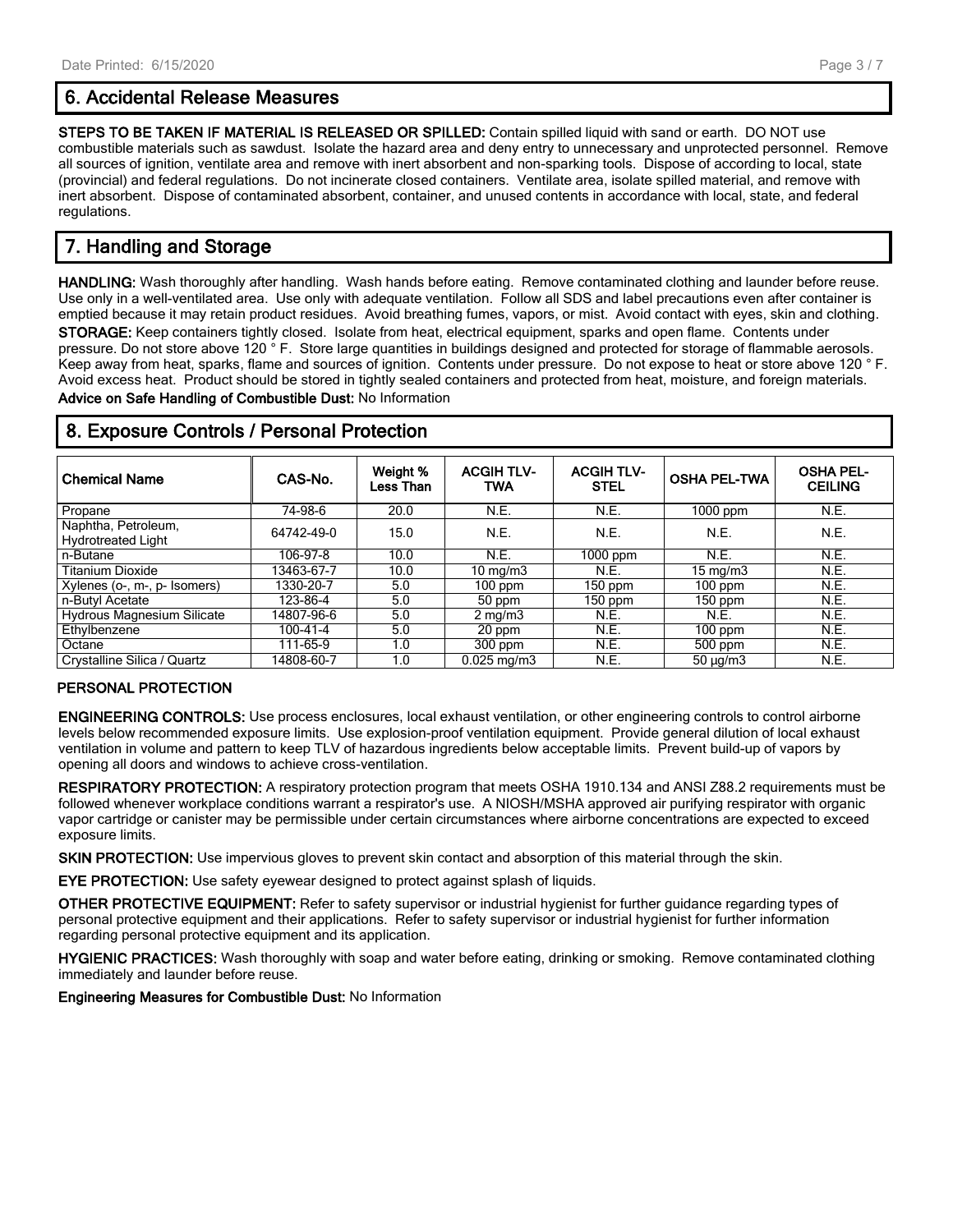# 9. Physical and Chemical Properties

| Appearance:                 | Aerosolized Mist           | <b>Physical State:</b>            | Liguid       |
|-----------------------------|----------------------------|-----------------------------------|--------------|
| Odor:                       | Solvent Like               | <b>Odor Threshold:</b>            | N.E.         |
| <b>Specific Gravity:</b>    | 0.865                      | pH:                               | N.D.         |
| Freeze Point, °C:           | N.D.                       | Viscosity:                        | N.D.         |
| <b>Solubility in Water:</b> | Partially                  | Partition Coefficient, n-octanol/ |              |
| Decompostion Temp., °C:     | N.D.                       | water:                            | N.D.         |
| Boiling Range, °C:          | $-37 - 537$                | Explosive Limits, vol%:           | $0.9 - 12.6$ |
| <b>Flammability:</b>        | <b>Supports Combustion</b> | Flash Point, °C:                  | -96          |
| <b>Evaporation Rate:</b>    | <b>Faster than Ether</b>   | Auto-ignition Temp., °C:          | N.D.         |
| <b>Vapor Density:</b>       | Heavier than Air           | Vapor Pressure:                   | N.D.         |

(See "Other information" Section for abbreviation legend)

# 10. Stability and Reactivity

Conditions to Avoid: Avoid temperatures above 120°F (49°C). Avoid all possible sources of ignition.

Incompatibility: Incompatible with strong oxidizing agents, strong acids and strong alkalies.

Hazardous Decomposition: By open flame, carbon monoxide and carbon dioxide. When heated to decomposition, it emits acrid smoke and irritating fumes. Contains solvents which may form carbon monoxide, carbon dioxide, and formaldehyde.

Hazardous Polymerization: Will not occur under normal conditions.

Stability: This product is stable under normal storage conditions.

# 11. Toxicological Information

EFFECTS OF OVEREXPOSURE - EYE CONTACT: Causes Serious Eye Irritation

EFFECTS OF OVEREXPOSURE - SKIN CONTACT: Substance may cause slight skin irritation. Prolonged or repeated contact may cause skin irritation.

EFFECTS OF OVEREXPOSURE - INHALATION: Harmful if inhaled. High gas, vapor, mist or dust concentrations may be harmful if inhaled. Avoid breathing fumes, spray, vapors, or mist. High vapor concentrations are irritating to the eyes, nose, throat and lungs. Prolonged or excessive inhalation may cause respiratory tract irritation.

EFFECTS OF OVEREXPOSURE - INGESTION: Harmful if swallowed.

EFFECTS OF OVEREXPOSURE - CHRONIC HAZARDS: May cause central nervous system disorder (e.g., narcosis involving a loss of coordination, weakness, fatigue, mental confusion, and blurred vision) and/or damage. High concentrations may lead to central nervous system effects (drowsiness, dizziness, nausea, headaches, paralysis, and blurred vision) and/or damage. Reports have associated repeated and prolonged occupational overexposure to solvents with permanent brain and nervous system damage. Overexposure to xylene in laboratory animals has been associated with liver abnormalities, kidney, lung, spleen, eye and blood damage as well as reproductive disorders. Effects in humans, due to chronic overexposure, have included liver, cardiac abnormalities and nervous system damage. IARC lists Ethylbenzene as a possible human carcinogen (group 2B). Contains Titanium Dioxide. Titanium Dioxide is listed as a Group 2B-"Possibly carcinogenic to humans" by IARC. No significant exposure to Titanium Dioxide is thought to occur during the use of products in which Titanium Dioxide is bound to other materials, such as in paints during brush application or drying. Risk of overexposure depends on duration and level of exposure to dust from repeated sanding of surfaces or spray mist and the actual concentration of Titanium Dioxide in the formula. (Ref: IARC Monograph, Vol. 93, 2010)

PRIMARY ROUTE(S) OF ENTRY: Eye Contact, Ingestion, Inhalation, Skin Absorption, Skin Contact

#### ACUTE TOXICITY VALUES The acute effects of this product have not been tested. Data on individual components are tabulated below:

| CAS-No.    | <b>Chemical Name</b>                   | Oral LD50        | Dermal LD50         | Vapor LC50         |
|------------|----------------------------------------|------------------|---------------------|--------------------|
| 64742-49-0 | Naphtha, Petroleum, Hydrotreated Light | >5000 mg/kg Rat  | >3160 mg/kg Rabbit  | >4951 mg/L Rat     |
| 106-97-8   | n-Butane                               | N.F.             | N.E.                | 658 mg/L Rat       |
| 13463-67-7 | <b>Titanium Dioxide</b>                | >10000 mg/kg Rat | 2500 mg/kg          | N.E.               |
| 1330-20-7  | Xylenes (o-, m-, p- Isomers)           | 3500 mg/kg Rat   | >4350 mg/kg Rabbit  | 29.08 mg/L Rat     |
| 123-86-4   | n-Butyl Acetate                        | 10768 mg/kg Rat  | >17600 mg/kg Rabbit | $> 21$ mg/L Rat    |
| 14807-96-6 | Hydrous Magnesium Silicate             | 6000             | N.E.                | 30                 |
| 100-41-4   | Ethylbenzene                           | 3500 mg/kg Rat   | 15400 mg/kg Rabbit  | 17.4 mg/L Rat      |
| 111-65-9   | Octane                                 | N.E.             | N.E.                | >23.36 mg/L Rat    |
| 14808-60-7 | Crystalline Silica / Quartz            | 5500 mg/kg Rat   | 5500                | $100 \text{ mg/L}$ |

N.E. - Not Established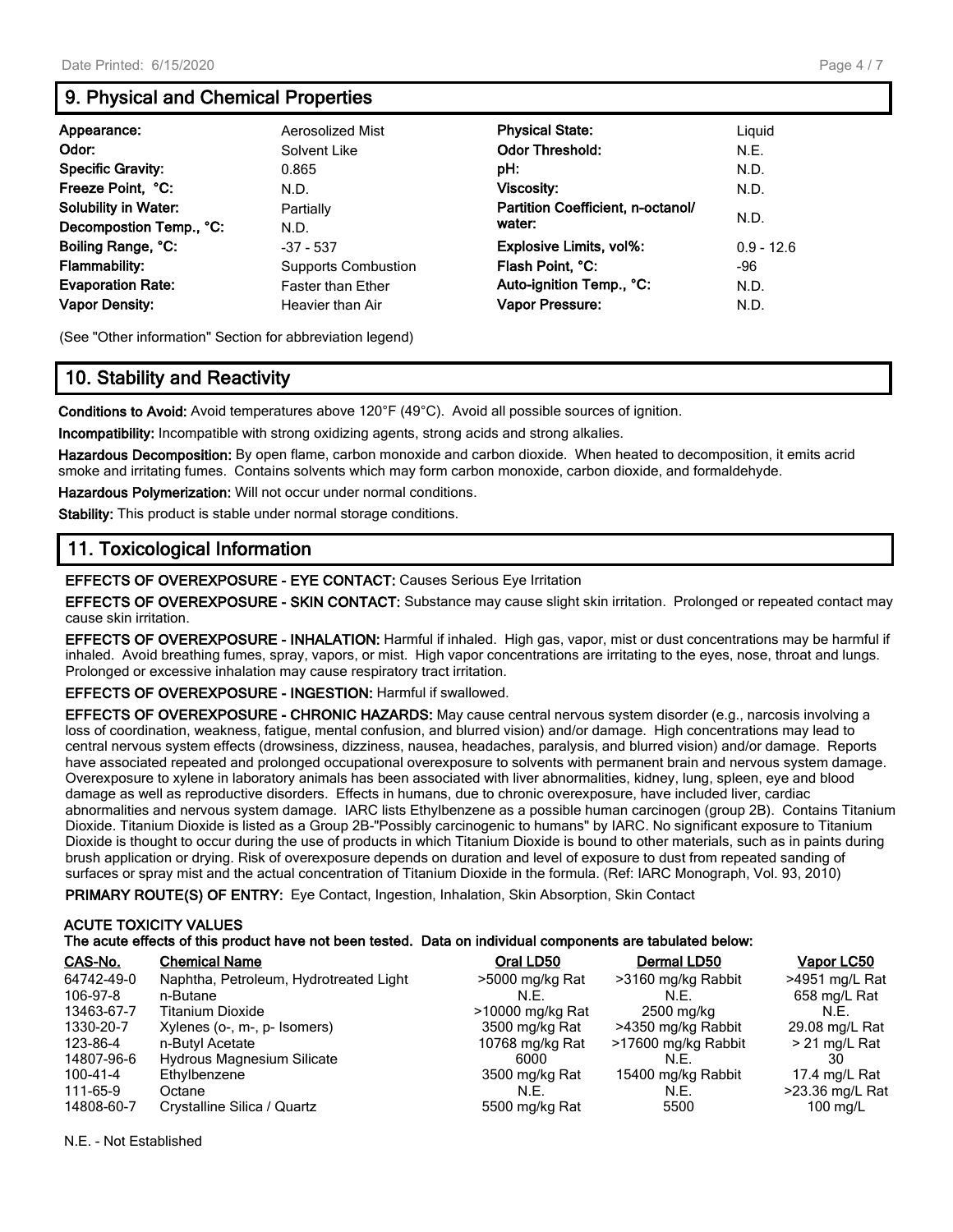# 12. Ecological Information

ECOLOGICAL INFORMATION: Product is a mixture of listed components. Product is a mixture of listed components.

# 13. Disposal Information

DISPOSAL INFORMATION: Do not incinerate closed containers. Dispose of material in accordance to local, state, and federal regulations and ordinances. This product as supplied is a USEPA defined ignitable hazardous waste. Dispose of unusable product as a hazardous waste (D001) in accordance with local, state, and federal regulation.

# 14. Transport Information

|                              | Domestic (USDOT)                               | International (IMDG) | Air (IATA)          | <b>TDG (Canada)</b> |
|------------------------------|------------------------------------------------|----------------------|---------------------|---------------------|
| UN Number:                   | N.A.                                           | 1950                 | 1950                | N.A.                |
| <b>Proper Shipping Name:</b> | Paint and Related Spray<br>Products in Ltd Qty | Aerosols             | Aerosols, flammable | Aerosols            |
| <b>Hazard Class:</b>         | N.A.                                           | $\overline{2}$       | 2.1                 | N.A.                |
| <b>Packing Group:</b>        | N.A.                                           | N.A.                 | N.A.                | N.A.                |
| <b>Limited Quantity:</b>     | Yes                                            | Yes                  | Yes                 | Yes                 |

## 15. Regulatory Information

## U.S. Federal Regulations:

#### CERCLA - SARA Hazard Category

This product has been reviewed according to the EPA 'Hazard Categories' promulgated under Sections 311 and 312 of the Superfund Amendment and Reauthorization Act of 1986 (SARA Title III) and is considered, under applicable definitions, to meet the following categories:

Gas under pressure, Carcinogenicity, Specific target organ toxicity (single or repeated exposure)

#### Sara Section 313:

This product contains the following substances subject to the reporting requirements of Section 313 of Title III of the Superfund Amendment and Reauthorization Act of 1986 and 40 CFR part 372:

| <b>Chemical Name</b>         | CAS-No.        |
|------------------------------|----------------|
| Xylenes (o-, m-, p- Isomers) | 1330-20-7      |
| Ethylbenzene                 | $100 - 41 - 4$ |

#### Toxic Substances Control Act:

This product contains the following chemical substances subject to the reporting requirements of TSCA 12(b) if exported from the United States:

| <b>Chemical Name</b>              | <b>CAS-No.</b> |
|-----------------------------------|----------------|
| Castor oil, sulfated, sodium salt | 68187-76       |

## U.S. State Regulations:

#### California Proposition 65:

WARNING: Cancer and Reproductive Harm - www.P65Warnings.ca.gov.

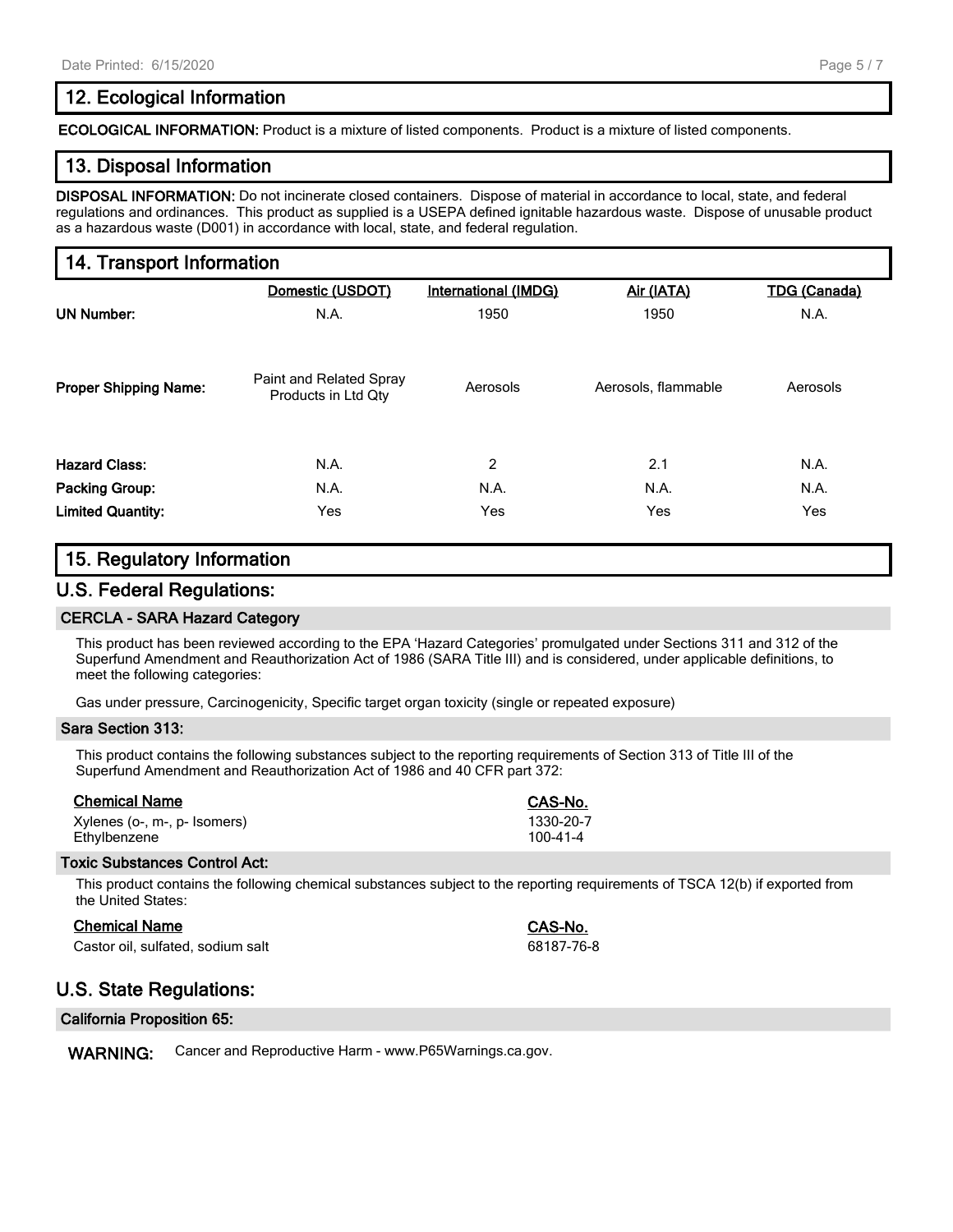| 16. Other Information          |       |                                       |                     |                                                                      |   |                             |   |
|--------------------------------|-------|---------------------------------------|---------------------|----------------------------------------------------------------------|---|-----------------------------|---|
| <b>HMIS RATINGS</b><br>Health: | $2^*$ | <b>Flammability:</b>                  | 4                   | <b>Physical Hazard:</b>                                              | 0 | <b>Personal Protection:</b> | х |
| <b>NFPA RATINGS</b><br>Health: | 2     | <b>Flammability:</b>                  | 4                   | Instability                                                          | 0 |                             |   |
|                                |       | <b>Maximum Incremental Reactivity</b> | 0.80                |                                                                      |   |                             |   |
| <b>SDS REVISION DATE:</b>      |       |                                       | 6/15/2020           |                                                                      |   |                             |   |
| <b>REASON FOR REVISION:</b>    |       |                                       | 01 - Identification | Substance and/or Product Properties Changed in Section(s):           |   |                             |   |
| Legend:                        |       |                                       |                     | N.A. - Not Applicable, N.D. - Not Determined, N.E. - Not Established |   |                             |   |

The manufacturer believes, to the best of its knowledge, information and belief, the information contained herein to be accurate and reliable as of the date of this safety data sheet. However, because the conditions of handling, use, and storage of these materials are beyond our control, we assume no responsibility or liability for personal injury or property damage incurred by the use of these materials. The manufacturer makes no warranty, expressed or implied, regarding the accuracy or reliability of the data or results obtained from their use. All materials may present unknown hazards and should be used with caution. The information and recommendations in this material safety data sheet are offered for the users' consideration and examination. It is the responsibility of the user to determine the final suitability of this information and to comply with all applicable international, federal, state, and local laws and regulations.